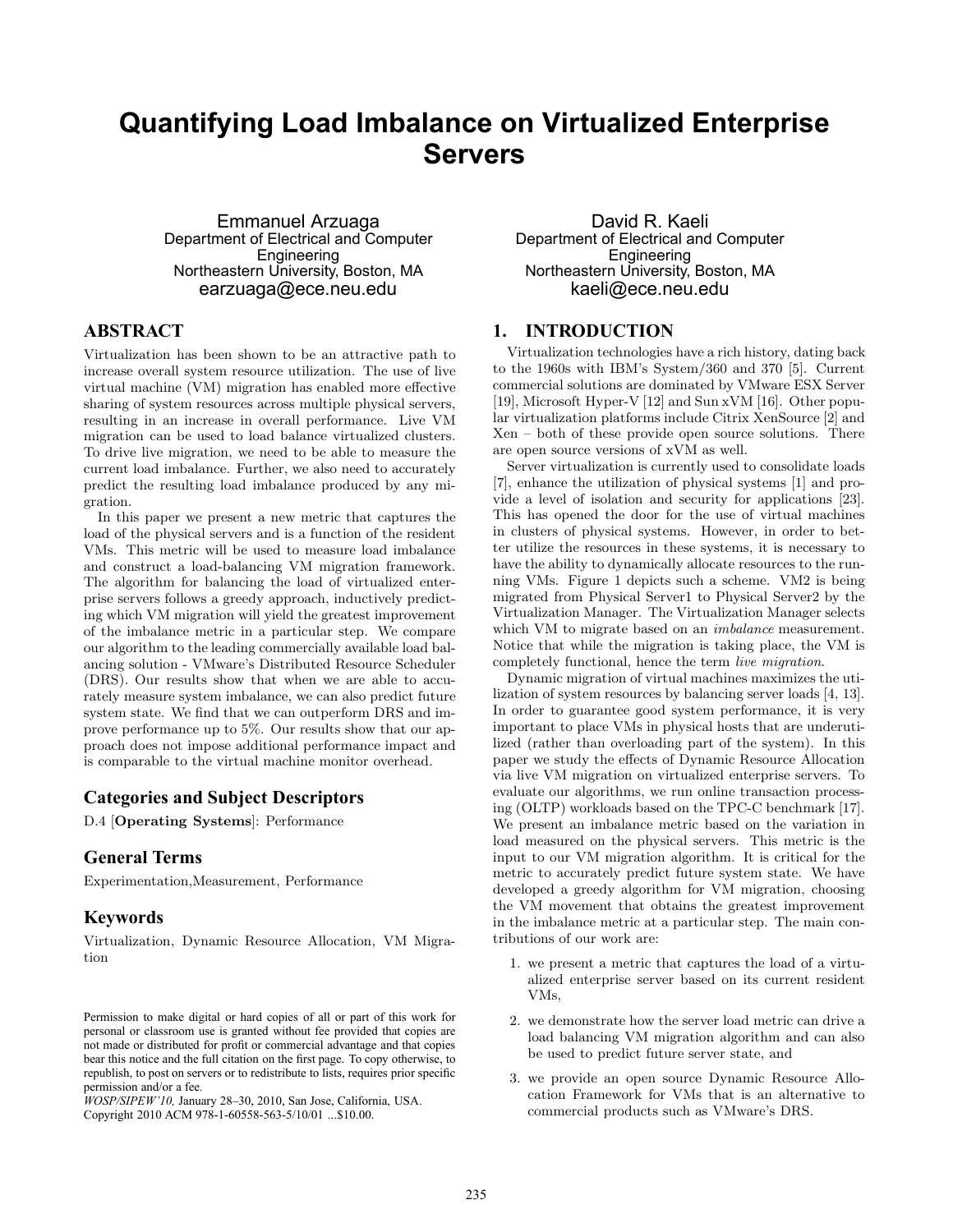

Figure 1: Live VM Migration Process.

VMware DRS [18] is the commercial application that performs dynamic resource allocation in VMware Virtual Center (VC). It monitors overall system behavior and migrates VMs to balance the load by issuing VMotion commands. As it is a commercial product, there is limited information available on DRS internals. However, available documentation shows that it uses some form of per-resource imbalance using their concept of VM shares and entitlements and produces a metric based on the standard deviation of the per-resource imbalance values of the system.

The rest of this paper is organized as follows. In Section 2 we provide a definition of the Virtualized Server Load (VSL) in a physical server as a function of the VMs running on it. Section 3 presents our imbalance metric and the VSL Inductive Balancing Method (VIBM). Section 4 discusses the characteristics of the OLTP workload and the physical system used. Results of our experiments are presented and analyzed in Section 5. Section 6 discusses related work and Section 7 presents conclusions and areas for future work.

#### **2. QUANTIFYING SERVER LOAD**

### **2.1 Desirable Properties of a Virtualized Server Load Metric**

A common approach for quantifying physical server load is to measure the utilization of its resources (e.g., CPU time, memory utilization, network and disk I/O traffic). Virtualization introduces another layer of abstraction on top of a physical server – virtual machines only know about virtualized hardware resources, while the hypervisor manages both virtual and physical hardware resources. As a result, it becomes more challenging to balance performance in terms of per-VM utilization of system resources given this added layer of abstraction. Working at the hypervisor level allows us to isolate each VMs' virtual and physical resource consumption and enables us to isolate the resource consumption of a particular VM when making predictions on the overall system balance.

Another desirable property of a virtualized server load metric is that it can be used on heterogeneous systems. Realworld cluster systems are rarely homogeneous, so in order for this metric to apply to a variety of system configurations, we need to quantify the load of a server in a manner that does not depend on fixed resource units. A *unitless* metric allows the direct comparison of different servers in the system regardless of their internal components.

# **2.2 Virtualized Server Load**

For the purpose of defining such a metric, let  $S$  be the set of physical servers and  $VM_{Host}$  be the set of virtual machines currently running on physical server  $Host$ , ( $Host \in$ S). Then, the Virtualized Server Load ( $VSL_{Host}$ ) can be expressed as:

$$
VSL_{Host} = \sum_{resource} W_{resource} \times \frac{\sum_{v \in VM_{Host}} v_{resourceusage}}{Host_{resource capacity}},
$$
(1)

where  $resource \in \{CPU, memory, disk\}$  and  $W_{resource}$  is a weight associated with each *resource*.

Note that this load measure has no units and starts at 0 when the VMs *resource* usage is zero. The maximum value depends on the assigned weight values  $(W_{resource})$  in the case when the VMs consume all of the available resource.  $VSL_{Host}$  varies dynamically, depending on the VMs running on the physical system  $(Host)$ . This fact makes it suitable for a range of system characteristics such as a load balancing metric.

# **3. MAINTAINING A BALANCED SYSTEM**

#### **3.1 Load Imbalance Metric**

Load balancing has been one of the most important techniques used to improve resource utilization and system performance in parallel and distributed systems. Although previous work has focused on specific balancing algorithms [15, 21, 22], it is difficult to directly apply them to virtualized servers. Additionally, we need to take into consideration the impact that the virtualization layer imposes on system resources. The virtualization layer can signficantly change the known behavior of a workload running on a physical system.

A typical imbalance metric based on the resource utilization of physical servers is the standard deviation of the CPU utilization [21]. The reasoning behind this metric is that if the server loads are evenly distributed, the standard deviation will be small. The smaller this metric, the greater the load balance in the system. Although CPU utilization is generally a good predictor of system performance, the use of such a metric for load balancing does not take into consideration memory, network or disk I/O performance. In the case of a more complex workload such as VMs running commercial workloads, relying only on CPU information may lead to undesireable results.

In the previous section, we defined a server load metric that is a function of VM resource usage. This metric considers information specific to each VM when quantifying the load of a particular physical server. This metric takes into consideration the usage of multiple resources by the VMs resident on the system. Based on this definition, we can generate a load set  $L$  that contains the  $VSL$  values corresponding to all physical servers ( $\forall$  physical servers  $\in S$ ). The desired system imbalance metric can then be defined in terms of the coefficient of variation of L:

$$
C_L = \frac{\sigma_L}{\mu_L} \tag{2}
$$

As shown,  $C_L$  is defined as the ratio of the standard deviation  $\sigma_L$  over the mean  $\mu_L$ . The coefficient of variation  $C_L$  is used in many areas of computer science including queueing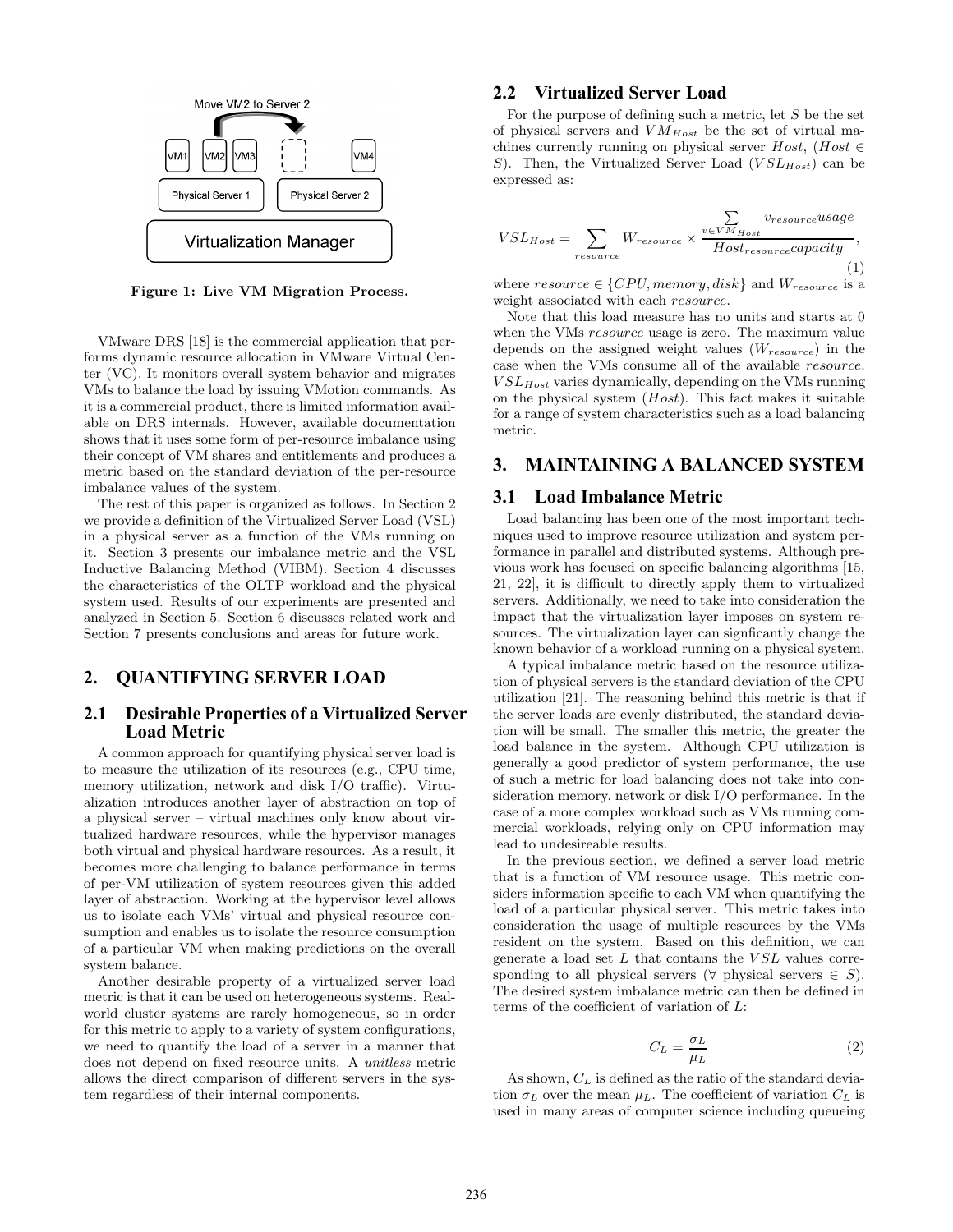theory [8]. This metric captures the dispersion of the values assumed by a variable in a way that does not depend on the measurement unit. The higher the  $C<sub>L</sub>$ , the greater the variation in the measured values. Note that this metric will give us a tighter bound than using only the standard deviation. For example, if we use  $C_L$  to predict future system state after migrating a set of VMs, the metric accounts for the migration set that not only reduces  $\sigma_L$ , but that recognizes changes in  $\mu_L$  as well.

However, there are some problems that must be taken into consideration when using the  $C_L$  as an imbalance metric. The most evident problem is in cases where  $\mu$ <sub>L</sub> is zero. For these cases,  $C_L$  will be undefined. Similar problems may occur if the VSL returns non-positive values. This is not an issue for our  $VSL$  metric, as long as we use positive values in  $W_{resource}$ . Thus, the only part we need to worry about is the case where  $\mu_L$  becomes zero. The only time this could happen is when all servers are idle or when the virtual machine monitor (VMM) is not consuming any resources. Although these cases are extremely rare, in order to avoid this problem, we define our imbalance metric as:

$$
I_{Metric}: \begin{cases} 0, \text{if no VMs are active} \\ C_L, \text{otherwise} \end{cases} \tag{3}
$$

Figure 2 shows the behavior of this metric for different throughput values of a virtualized system running an online transaction processing OLTP workload. As seen, this metric captures the variability of V SL across all hosts in S and reducing this metric produces a load-balanced set of servers that provides a higher system throughput. In this work the weight values  $(W_{resource})$  in Equation 1 are assumed to be equal. Following work will analyze the potential of tuning such values to improve or change the migration criteria.



Figure 2:  $C_L$  as a function of throughput in Transactions-per-Minute (TpM). For lower  $C_L$  values there are higher TpM values.

#### **3.2 Virtualized Server Load Inductive Balancing Method**

Based on  $I_{Metric}$ , we can start to design a method for balancing server load. The general problem of dynamically allocating VMs to physical servers has been shown to be similar to bin-packing [7] or knapsack [14] problems, both

#### Algorithm 1: VIBM  $I_{Metric} \longleftarrow C_L$ while  $I_{Metric} \geq threshold$  do  $src \longleftarrow \text{host} \in S : VSL_{host} = \text{Max}(L)$ for  $v_{candidate} \in VM_{src}$  do for  $(target \in S) \neq src$  do predict benefit of migrating  $v_{candidate}$  to target compute  $L_{candidate}$  $L_{candidate} \colon \Big\{$  $\mathfrak{r}$  $VSL_{target} \longleftarrow VSL_{target} + v_{candidate}$  $VSL_{src} \longleftarrow VSL_{src} - v_{candidate}$ insert  $(v_{candidate}, src, target, L_{candidate})$  to Candidates end end select candidate from Candidates :  $\texttt{Min}(C_{L_{candidate}})$  $I_{Metric_{REDICTED}} \longleftarrow C_{L_{candidate}}$ if  $I_{Metric\textit{PREDICTED}} < I_{Metric}$  then promote candidate to migrate  $I_{Metric} \longleftarrow I_{Metric\,REDICTED}$ else do not promote candidate end end

classic NP-Hard problems. We present a heuristic solution that follows a greedy approach by inductively selecting the VM migration that will yield the greatest improvement of the imbalance metric at its present state. This greedy local approach guarantees that we will seek migrations that minimize the value of the  $I_{Metric}$  over the current running interval of the system. We have named this approach the VSL Inductive Balancing Method (VIBM). The method is presented in Algorithm 1.

The VIBM algorithm starts by determining that the system is unbalanced, that is, if  $I_{Metric}$  is greater than some threshold value. Whenever it is over threshold, VIBM looks for migration candidates. The first step in this search is to select the physical system with the highest  $VSL$  as the source host to select migration candidates from. VIBM then computes a prediction of the new  $I_{Metric}$  by applying the candidate migration to the corresponding target physical system load  $(VSL_{target})$  and subtracts it from the load of the source server  $(VSL_{src})$ . The  $v_{candidate}$  migration that provides the smallest  $C_{L_{candidate}}$  value will be selected for promotion. If the  $I_{Metric_{REDICTED}}$  is below the current system  $\mathcal{I}_{Metric},$  the candidate gets promoted, otherwise the system is unchanged. The VIBM migration handler is notified of the promoted  $v_{candidate}$  and is in charge of performing the corresponding migrations.

### **4. EXPERIMENTAL SETUP**

#### **4.1 Workload Characteristics**

Our experiments present results from running a simple CPU-intensive microbenchmark and an OLTP workload. The CPU-intensive workload issues simple integer operations similar to the Dhrystone benchmark [20]. It is used to show the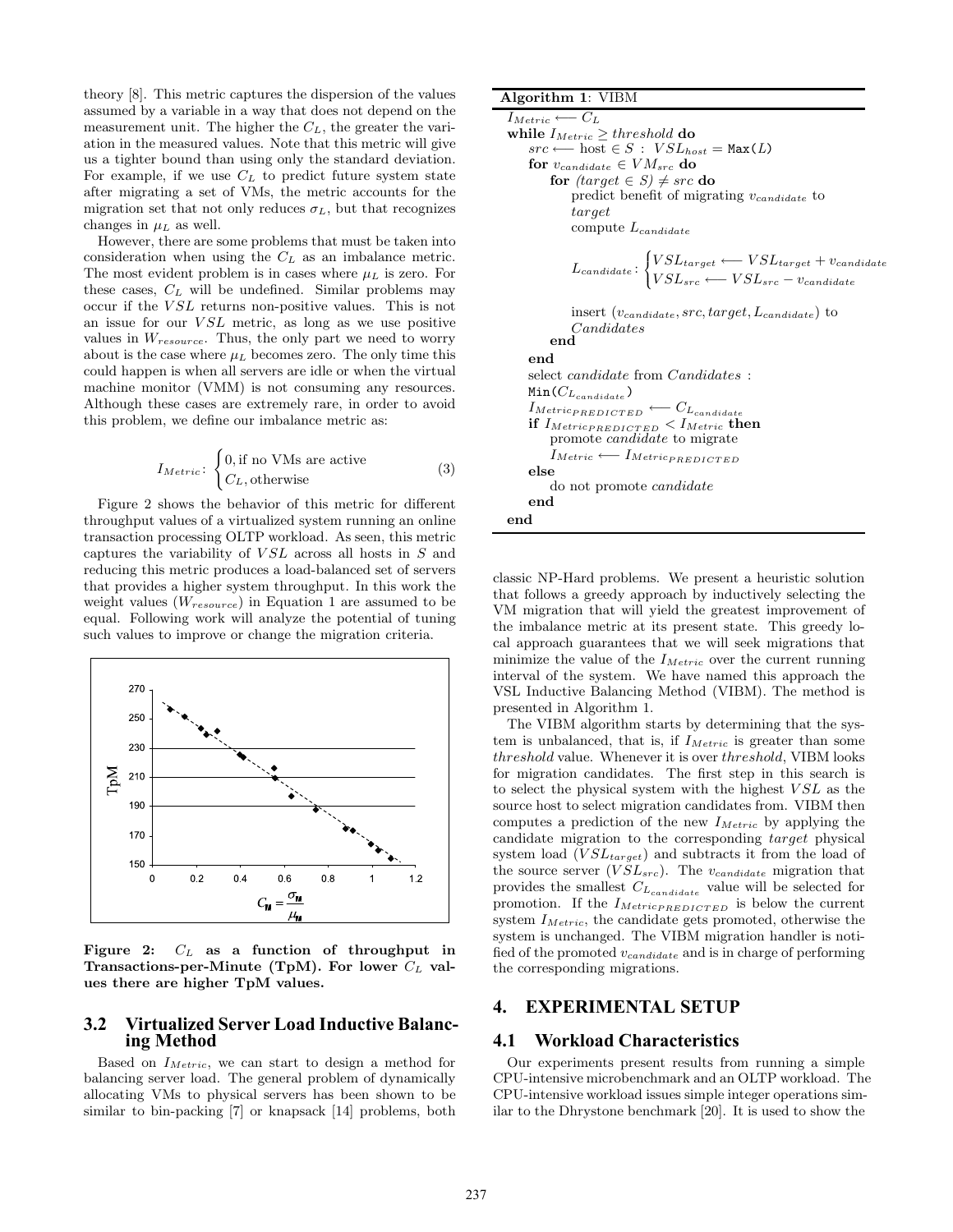accuracy of VIBM to predict system state. The OLTP workload is used for performance tests. It is implemented based on the TPC-C specification [17], which models an online wholesale supplier managing orders. Order-entry provides a conceptual model for the benchmark, with the underlying components being typical of any OLTP system. Table 1 shows the five transaction types and their read/write characteristics. The transactions operate against a relational database composed of 9 tables. Transactions generate reads, writes, and rollbacks. The application uses primary and secondary key access. Our OLTP workload consists of warehouses, each containing 10 terminals, as outlined in the TPC-C specification. The terminal interface consists of a Linux terminal that displays information about the current transaction being performed.

Table 1: OLTP Transactions

| Transaction  | Access Pattern                        |
|--------------|---------------------------------------|
| New-order    | $\overline{\text{read}}/\text{write}$ |
| Payment      | read/write                            |
| Delivery     | read/write                            |
| Order-status | read                                  |
| Stock-level  | read                                  |

## **4.2 Used System**

The experimental setup for testing our imbalance metric and VM migration algorithms is shown in Figure 3. It consists of three physical servers using VMware's Virtual Infrastructure (VI) version 3. One of the ESX servers services storage I/O over an iSCSI shared SAN to the other two physical systems. The two ESX servers sharing the SAN constitute the system under test. The servers have two 2.33 GHz Intel Xeon EM64T dual-core processors with a 4GB memory configuration sharing a 700GB iSCSI SAN. The iSCSI SAN is supported by an EMC CLARiiON CX300 storage array via fibre channel. The fibre channel connection is made through a McData Sphereon 1440 fibre channel switch. The server has a dedicated LUN of 1 TB, consisting of 7 HDDs with a RAID 5 configuration. The ESX servers have shared access to 700GB of this LUN. The VM files are stored on this storage system.

As Figure 3 shows, both ESX servers are administrated by VMware's VC Server. The VIBM migration handler framework attaches to the VC server using the VMware VI SDK for Perl. The VI SDK is an API that allows the extraction of performance information from a cluster of ESX servers administered by VC. It also enables the scripting of system administration activities such as turning on/off VMs, collecting ESX server performance statistics, as well as invoking VMotion to migrate VMs. The VIBM migration handler connects to VC and calculates the Virtualized Server Loads  $(VSL<sub>S</sub>)$  for each physical host. After generating the  $VSL<sub>S</sub>$ , it computes the actual  $I<sub>Metric</sub>$  for the system. If the system is unbalanced, it triggers the VIBM algorithm and attempts to balance the system load accordingly, issuing VMotion calls with the selected migrations.

The main reason for choosing the VMware VI API for the implementation of the VIBM migration handler prototype is the presence of an available commercial product in VC that could be used as a baseline to evaluate the effectiveness of our VIBM framework (DRS). Even though the cur-



Figure 3: Experimental System.

rent VIBM migration handler uses this API, there are other VM Hypervisors that provide the capability of extracting the same information. In particular, the Xen hypervisor provides a set of profiling tools and an API that is robust enough to provide the same information to the VIBM migration handler [3, 6, 11]. Thus, the VIBM migration handler can be reconfigured to use those other hypervisors with minor changes. This is a robustness that DRS lacks because of being an built in feature of VC.

Our experiments are designed to compare the effectiveness of our improved imbalance metric  $I_{Metric}$ . We present results for three different migration policies: no migrations, VMware DRS and VIBM. VIBM results will be compared to those of DRS when configured with an aggressive migration setting. Running with this configuration, DRS makes recommendations even if the suggested migration only provides a slight improvement in the overall system balance. We want DRS to be as aggressive as possible to provide a very competitive baseline.

The VIBM migration handler will be in charge of monitoring the whole system and proposing load balancing solutions. Our implementation of the VIBM migration handler allows the selection of the type of migration scheme that will be performed during the workload analysis. In this way, we can compute the predicted  $I_{Metric}$  associated with each migration scheme to understand and evaluate its overall behavior.

Table 2: VM sizes and names

| Large VM | Small VM |
|----------|----------|
| VM1      | VM4 VM5  |
| VM2      | VM6 VM7  |
| VM3      | VM8      |

The evaluated system contains 8 VMs, using two different sizes (in terms of virtual resources; CPUs and memory), as shown in Figure 3. The larger VM configuration consists of two virtual CPUs and 1GB of main memory. The smaller VM has one virtual CPU and 512MB of main memory. Both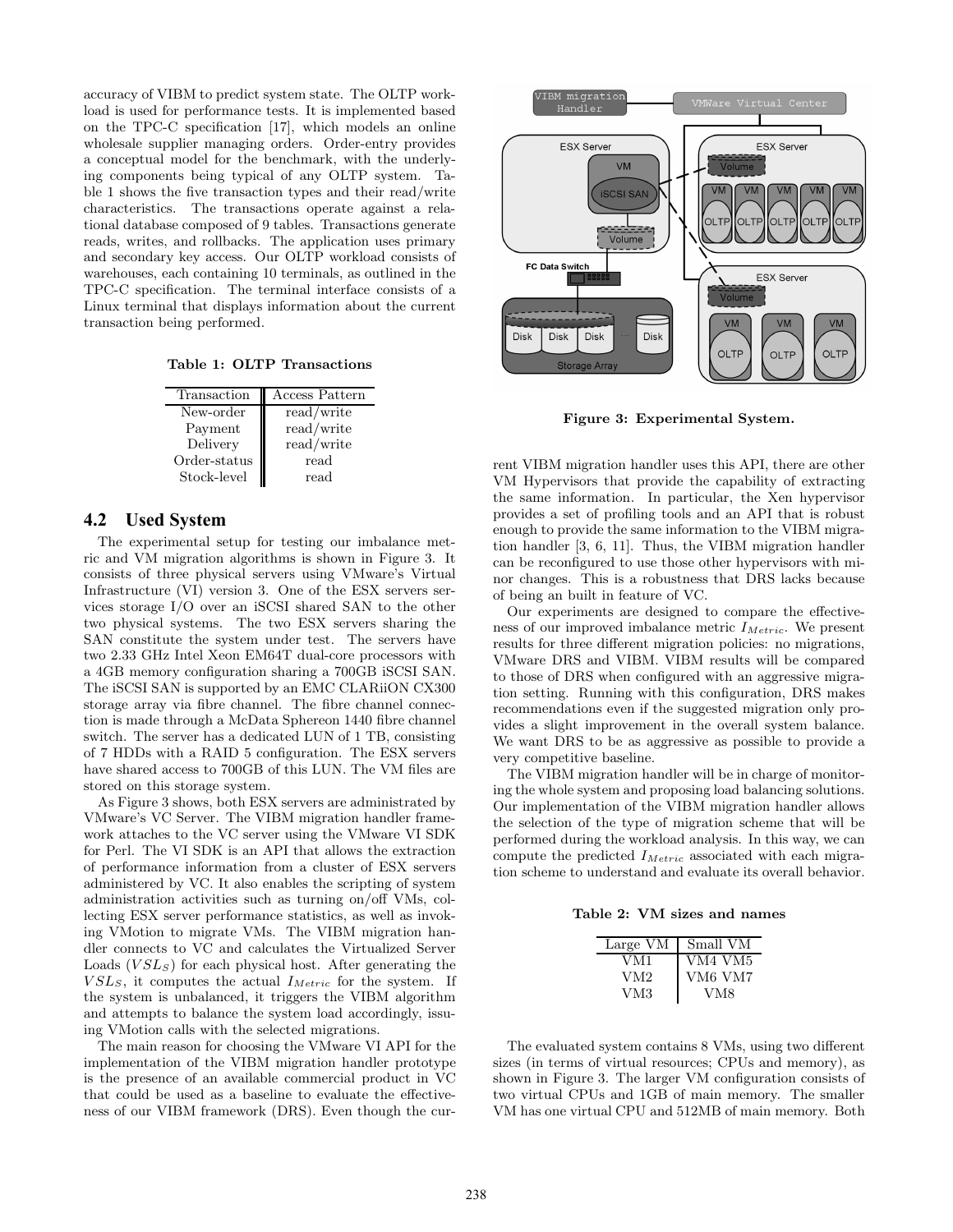VM configurations have 50GB virtual hard disks. Table 2 shows the VM names and sizes. The following sections will explain in more detail our experiments.

## **5. VIBM RESULTS**

# **5.1** I<sub>Metric</sub> Analysis

#### *5.1.1 Predicting System State*

In order to test the utility of VIBM to increase overall system balance, we ran two sets of tests. The first configured 6 VMs, 2 large VMs and 4 small. This experiment tested what the system balance improvements would be if we added an idle system to our cluster. For this particular test, we used the initial placement of the 6 VMs as shown in Table 3. A CPU-intensive workload was run on each VM. The VIBM algorithm migrated VM1 to ESX 2 in the first iteration, VM4 in the second iteration and VM6 in the third. After making those changes, the  $I_{Metric}$  of the system was reduced by more than 40%. Figure 4 shows the results. As we can see, each migration resulted in an improvement in the overall system  $I_{Metric}$  value. We can also see that the actual state is very close to the state predicted by the VIBM algorithm, with errors ranging from 0-3.6%.

Table 3: Initial VM placement

| Experiments | ESX <sub>1</sub>                                      | ESX <sub>2</sub> |
|-------------|-------------------------------------------------------|------------------|
| 6 VMs       | VM1 VM2<br>VM4 VM5<br>VM <sub>6</sub> VM <sub>7</sub> | idle             |
| 8 VMs       | VM1 VM2<br>VM4 VM5<br>VM <sub>6</sub> VM <sub>7</sub> | VM3 VM8          |

The second test consisted of comparing the VIBM migration pattern with that of VMware's DRS. For this experiment we used the CPU-intensive workload and the 6 VM system configuration. We made separate runs of the VIBM migration handler configured to use DRS and VIBM. Figure 5 compares the results of the recommendations provided by VIBM versus those offered by DRS. The VIBM algorithm elects to migrate VM1 to ESX 2 in the first iteration and then migrates VM4 in the second iteration. After that, the system is well-balanced, reducing the  $I_{Metric}$  by more than 60%. DRS, on the other hand, suggests different movements for this workload. DRS moves VM2 to ESX2 which results in an improvement of close to 37% in the  $I_{Metric}$ . Figure 5 also shows the accuracy of the predicted  $I_{Metric}$  when either DRS or VIBM is used to find the next migration, and compares this prediction to the actual value after the migration has taken place. As we can see, the predicted values are within 2.8 and 2.9% of the actual values. These results suggest that  $I_{Metric}$  is a good metric in terms of predicting future system behavior after a move.

#### **5.2 VIBM-DRS Comparison**

Now that we have shown that  $I_{Metric}$  is very accurate in terms of predicting future system states, we also want to compare VIBM to DRS in terms of performance. For this purpose, we focus on the relationship between  $I_{Metric}$ 



Figure 4: Accuracy of  $I_{Metric}$  prediction for a set of VIBM migrations.

and system performance. To study this question, we use the OLTP workload. Two sets of experiments are designed using the initial placement configurations of 6 VMs and 8 VMs discussed earlier. The workload parameters used in our OLTP implementations vary based on the size of the VMs used, as shown in Table 4.

We begin by letting the system warm-up for 25 minutes prior to starting the VM migration routines. After this warm-up period, the system runs for one hour while the VM migration handler is migrating VMs following either DRS or VIBM recommendations. These results are also compared to a *no-migration* scheme. Table 5 shows the average  $I_{Metric}$ value and the average transaction throughput obtained for the 6 VM and 8 VM performance tests. As we can see, a high  $I_{Metric}$  value corresponds to a lower transaction throughput and vice-versa. From the previous results we can see that by minimizing  $I_{Metric}$  we can potentially achieve higher throughput. Figure 6 shows the behavior of  $I_{Metric}$  for the 6 VM (a) and 8 VM (b) experiments. We can see that VIBM produces the lower  $I_{Metric}$  values throughout the workload execution. By observing the results in Table 5 and Figure 6, we can see that VIBM provides a greater reduction in the  $I_{Metric}$  and hence obtains better performance.

Figure 7 presents results running the OLTP workload. Normalized throughput numbers are presented, computed by recording the number of new order transactions per minute (TpM), divided by the global maximum number possible obtained by running single runs of small and large VMs without any resource contention, and linearly scaling those values to the configuration used in the experiment. In the 6 VM experiment, VIBM obtains a 3% increase in performance when compared to DRS. The 8 VM results show a larger difference between the two methods, with a consistent performance advantage for VIBM of 5% over DRS. As we can see in both cases, VIBM produced the best total throughput, obtaining the same transaction throughput as the single run results. The main reason for such high performance numbers is that the bottleneck in the system is the iSCSI SAN. Any other latencies are hidden by the latency of the storage system. Given that this effect is equal in each scheme, the results give us confidence that using VIBM introduces little over-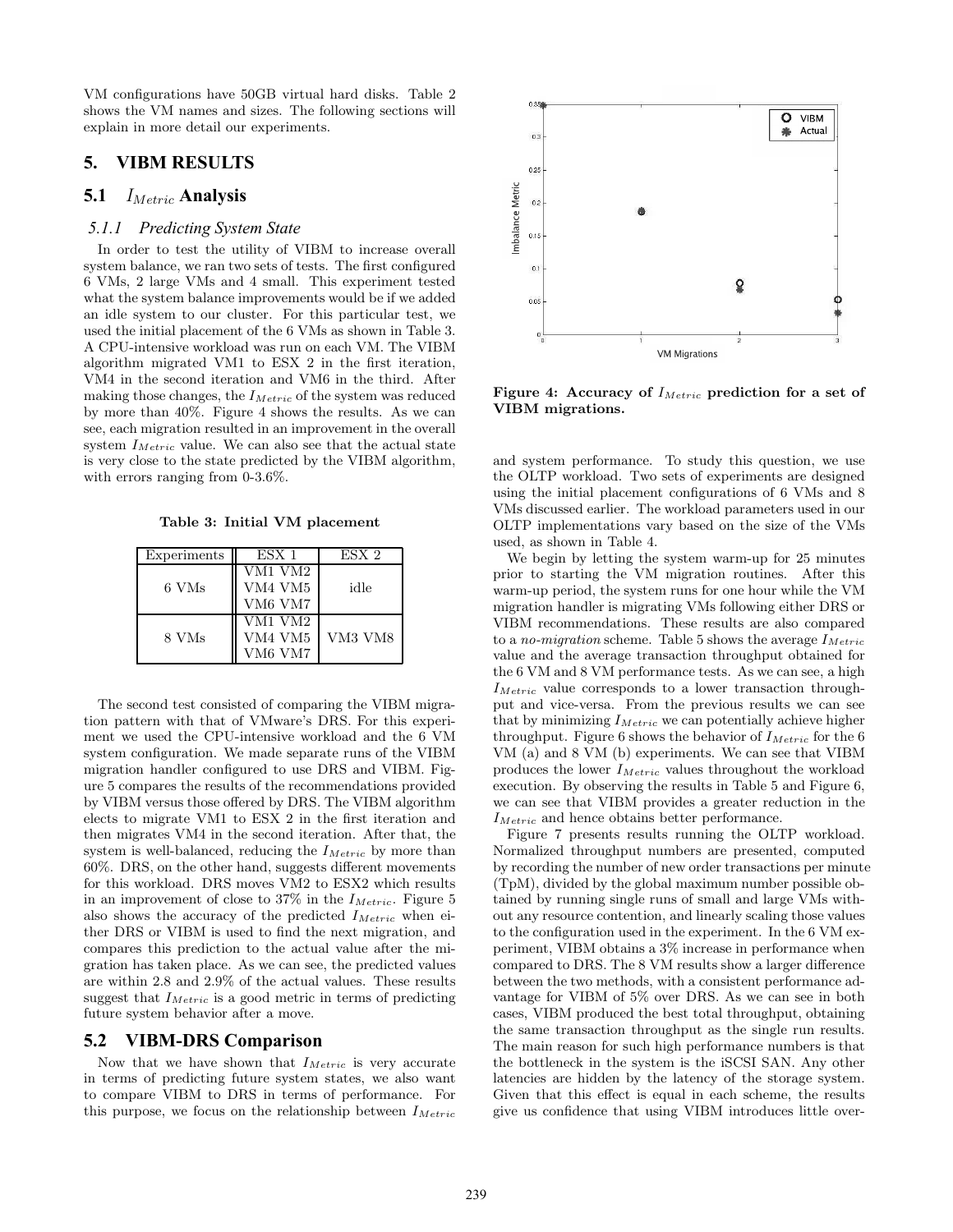

Figure 5: Comparing the accuracy of  $I_{Metric}$  prediction following different migration recommendations: DRS (a) and VIBM (b). Notice how VIBM selects the migrations that better reduce  $I_{Metric}$ .

head and is comparable to the overhead that VirtualCenter already introduces.

Table 4: VM OLTP workload description

|          | Warehouse<br>Number | Number of 1<br>Terminals |  |
|----------|---------------------|--------------------------|--|
| Large VM |                     | 50                       |  |
| Small VM |                     |                          |  |

Table 5:  $I_{Metric}$  and Throughput Relation

| Migration     | 6 VMs             |        | 8 VMs             |        |
|---------------|-------------------|--------|-------------------|--------|
| Method        | $I$ <i>Metric</i> | TpM    | $I$ <i>Metric</i> | ГрМ    |
| No Migrations | 0.99              | 128.98 | 0.89              | 174.63 |
| DRS.          | 0.81              | 133.96 | 0.71              | 193.20 |
| VIBM          | 0.70              | 149.10 | 0.61              | 203.52 |

#### **6. RELATED WORK**

Our work implements a VM migration framework based on a new imbalance metric. We are interested in using this framework to evaluate how well  $VSL$  increases workload throughput. The study of VM Migration through Virtualized Server Environments has gained popularity, as VM technology emerges as one of the most commonly deployed solutions for server consolidation.

Most previous work on VM migration has focused on dynamic resource management. However, these techniques are oriented towards managing individual system virtualized resources. Choi et al. [1] proposed an autonomous learning method for threshold-based VM migration. In their work, they focus on dynamically changing the migration thresholds. They base their approach on a migration history log

that keeps records of previous migrations and proposes new migrations following the observed behavior of the system. They use User-Mode Linux (UML) VMs. Their approach is similar to ours for developing an imbalance metric, but only considers the standard deviation of CPU resources. Their results show that their learning approach tends to obtain better results than a pure threshold-based scheme. However, these results are heavily dependent on the imbalance metric used. Since they chose to use the standard deviation of CPU utilization, they cannot characterize the true spread of values captured by  $I_{Metric}$ .

Park et al. [14] propose a self-managing solution that takes into consideration application service level objectives (SLOs), and an optimization model based on linear programming (LP), specifically a Branch-and-Bound solution to the Binary Multiple Knapsack Problem [10]. They propose an optimal solution to their problem based on the implemented cost function applied to each VM. However, they mention as a limitation the fact that their approach can produce migration cycles in which a heavily used server migrates a VM continuously because it unstabilizes the system on each migration. Our method avoids this problem by migration throttling if the predicted  $I_{Metric}$  is greater than or equal to the current value.

Kochut and Beaty [9] developed an analytical model of virtual machine migration that provides estimates of the expected gain in response time due to the selected migration. The model is based on queueing theory [8] and takes into consideration the characteristics of a virtualized environment such as migration cost and overhead. They present simulations using data center CPU resource utilization traces. They assume that the physical servers follow an M/M/1 queue behavior to derive the response time equations for the system. The migrations are performed by selecting the one that minimizes the response time of the system.

The work most similar to ours is by Khanna et al. [7], which targets application performance management. Their work introduces the concept of server consolidation, where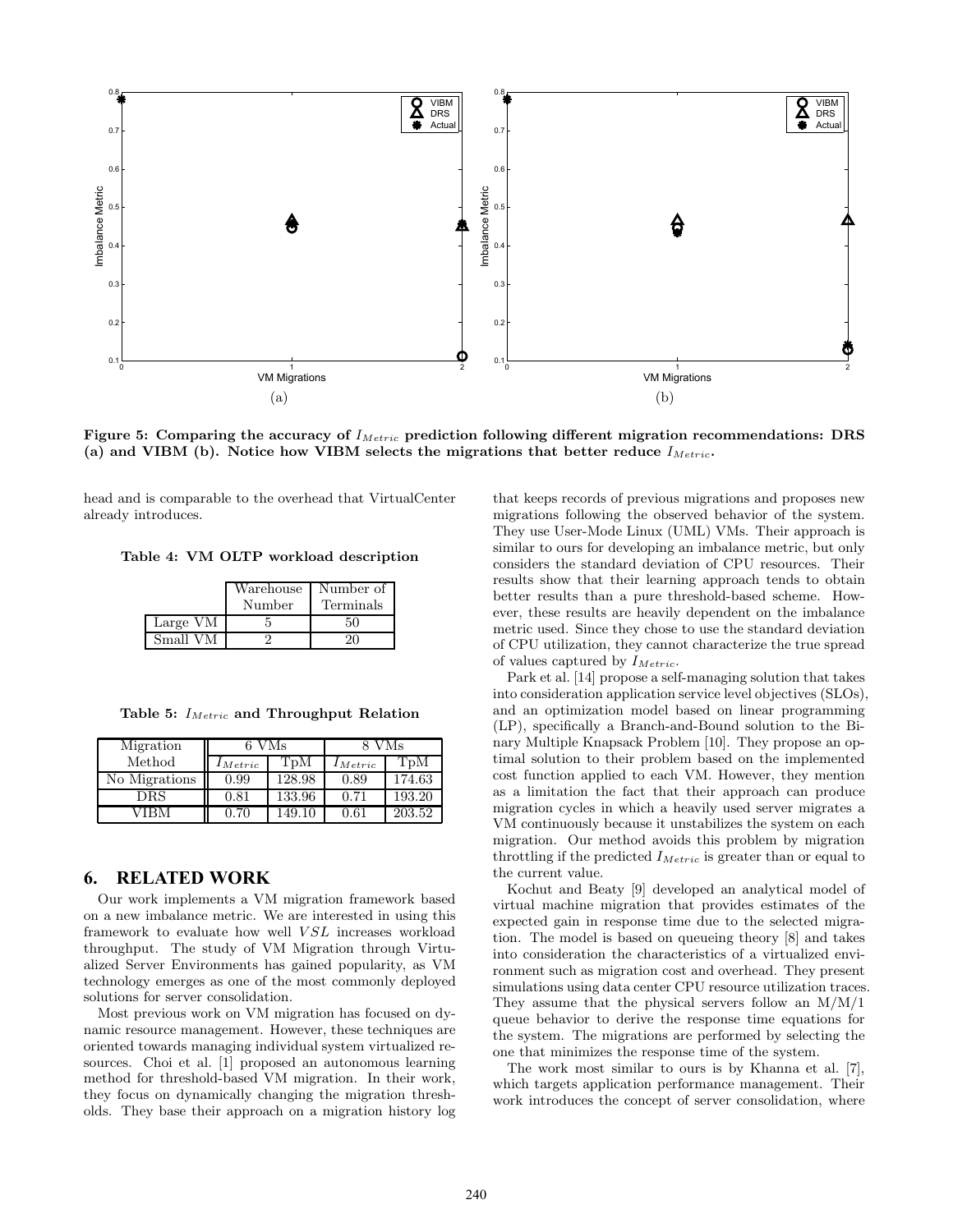

Figure 6: A comparison of  $I_{Metric}$  values over time per used method for: (a) 6 VM, and (b) 8 VM experiments. VIBM obtains the lowest average  $I_{Metric}$  for both experiments.



Figure 7: OLTP Transaction Throughput (TpM) for: 6 VM, and 8 VM experiments. VIBM migrations produce a higher TpM in the two experiments.

the goal is to reduce the number of servers in a data center by sharing one server between multiple applications. The applications are isolated from one another using one VM per application. The authors define the residual capacity as the unused resources in a physical server that may be used by a VM being migrated to it. The authors explain that a physical host needs to have a high residual capacity in order to accommodate incoming VMs, therefore their migration metric is based on maximizing the variance of the residual capacities of the physical servers and also considers the cost of the migration. In our case, we can see some similarities between minimizing  $C<sub>L</sub>$  and maximizing the variance of residual capacity. However, our method does not consider migration cost, and targets maximizing overall resource usage instead of reducing local usage.

# **7. CONCLUSIONS**

In this paper we introduced a new virtualized server load

metric that is based on the current resident VM resource usage named *VSL*. We also described a new imbalance metric that is based on the variation in load present on the physical servers. Our new imbalance metric was shown to provide predictions of future system behavior with high fidelity (i.e., with an error margin of less than 5%). This new imbalance metric was used to drive our new load balancing method (VIBM) on a virtualized enterprise server.

VIBM implements a greedy approach, selecting the VM migration that yields the most improvement of the imbalance metric at each time step. VIBM was implemented using the VMware VI SDK for Perl. The VIBM migration handler is an open source solution that interacts with VMware's VirtualCenter Server to migrate VMs between the managed ESX hosts. Our new algorithm was compared to VMware DRS – VIBM produced a VM migration pattern that reduced the overall imbalance metric. Our results showed that by accurately predicting the imbalance metric to guide VM migration can result in higher workload throughput, increasing performance by 2-5% over VMware's DRS.

In future work we plan to enhance the VIBM algorithm by considering migration cost estimates. We will also study how typical quality-of-service measures associated with commercial virtualization systems, such as shares and entitlements, affect overall resource utilization and migration patterns. Finally, we would like to expand the utility of the  $VSL$  metric by applying it other important areas in virtualized enterprise server management such as power management. We are particularly interested in the impact of the weights  $(W_{resource})$ in Equation 1 to characterize the system behavior as it relates to power.

#### **8. ACKNOWLEDGMENTS**

We would like to acknowledge the support provided by VMware's VMAP program. This work was supported in part by an NSF Major Research Instrumentation Grant (Award Number MRI-0619616), the Institute for Complex Scientific